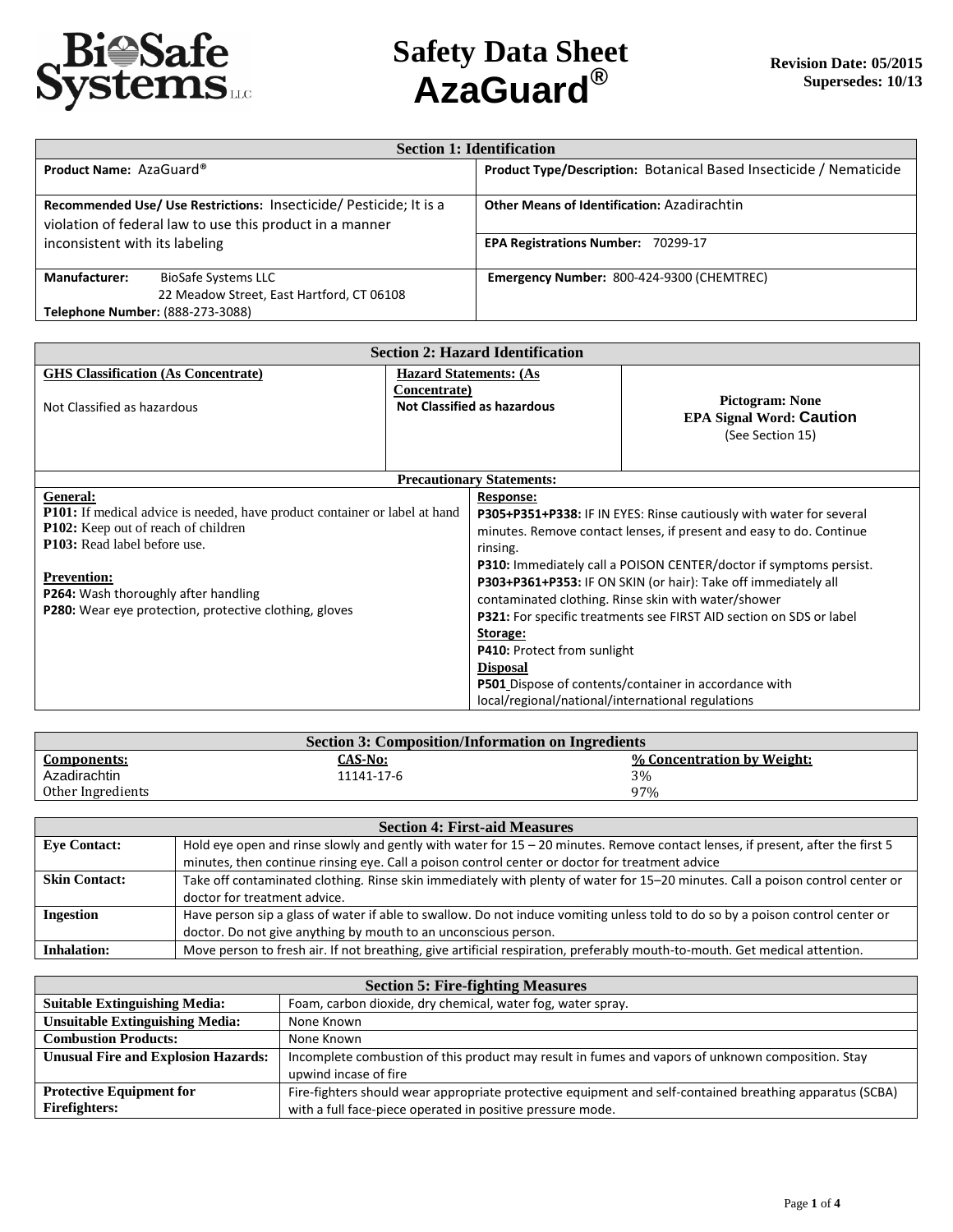

| <b>Section 6: Accidental Release Measures</b> |                                                                                                                |  |
|-----------------------------------------------|----------------------------------------------------------------------------------------------------------------|--|
| <b>Personal Precautions:</b>                  | Observe hazards outlined in Sections 5 & 8. Keep away materials that are incompatible with this product        |  |
|                                               | (section 10) Do not touch or walk through spilt material. Put on appropriate personal protective equipment     |  |
| <b>Emergency Procedures</b>                   | If specialized clothing is required to deal with the spillage, take note of any information in Section 8 on    |  |
|                                               | suitable and unsuitable materials. See also the information in "For nonemergency personnel".                   |  |
| <b>Environmental Precautions</b>              | Avoid dispersal of spilt material and runoff and contact with, waterways, drains and sewers. Inform the        |  |
|                                               | relevant authorities if the product has caused environmental pollution (sewers, waterways, soil or air).       |  |
| <b>Methods and Material for</b>               | Cover with absorbent (clay, sawdust, straw, kitty litter, etc.) to absorb the liquid. Sweep into an open drum. |  |
| <b>Containment and Cleaning up</b>            | Clean the area with common powdered household detergent and a stiff brush and just enough water to             |  |
|                                               | make a slurry. Absorb and sweep into the same open drum. Rinse with water, absorb, and add to the waste        |  |
|                                               | drum.                                                                                                          |  |

| <b>Section 7: Handling and Storage</b> |                                                                                                                             |  |
|----------------------------------------|-----------------------------------------------------------------------------------------------------------------------------|--|
| Handling:                              | Put on appropriate personal protective equipment (see Section 8). Do not ingest. Avoid contact with eyes, skin and          |  |
|                                        | clothing. Avoid breathing vapor or mist. Keep in the original container or an approved alternative made from a compatible   |  |
|                                        | material, kept tightly closed when not in use. Do not reuse container.                                                      |  |
| Storage:                               | Keep concentrate away from reactive substances. Keep product tightly sealed in original container. Store in ambient         |  |
|                                        | conditions (50 - 95 °F / 10 - 35°C), away from food, feed, fertilizers, or seeds. Keep out of direct sunlight and away from |  |
|                                        | heat or flame sources. Do not allow to freeze                                                                               |  |
| <b>General Occupational</b>            | Eating, drinking and smoking should be prohibited in areas where this material is handled, stored and processed. Workers    |  |
| <b>Hygiene</b>                         | should wash hands and face before eating, drinking and smoking. Remove contaminated clothing and protective                 |  |
|                                        | equipment before entering eating areas. See also Section 8 for additional information on hygiene measures.                  |  |

| <b>Section 8: Exposure Controls/Personal Protection</b>                                                                           |                                                                     |                                                                                                                                                                                                                   |  |
|-----------------------------------------------------------------------------------------------------------------------------------|---------------------------------------------------------------------|-------------------------------------------------------------------------------------------------------------------------------------------------------------------------------------------------------------------|--|
|                                                                                                                                   | Components with workplace control parameters: Exposure Limits: None |                                                                                                                                                                                                                   |  |
| Good general ventilation should be sufficient to control worker exposure to airborne contaminants.<br><b>Engineering Controls</b> |                                                                     |                                                                                                                                                                                                                   |  |
|                                                                                                                                   | <b>Respiratory</b>                                                  | Use with adequate ventilation. NIOSH approved organic vapor respirator when in contact with mists or vapors                                                                                                       |  |
|                                                                                                                                   | <b>Eve/Face</b>                                                     | Protective eye wear                                                                                                                                                                                               |  |
| <b>Protection</b>                                                                                                                 |                                                                     |                                                                                                                                                                                                                   |  |
| <b>Personal</b><br><b>Protection</b>                                                                                              | <b>Hands</b>                                                        | Chemical-resistant, impervious gloves                                                                                                                                                                             |  |
| Equipment                                                                                                                         | Skin/Body                                                           | Long-sleeved shirt and long pants, socks and shoes.                                                                                                                                                               |  |
|                                                                                                                                   | <b>General Hygienic</b>                                             | Wash hands, forearms and face thoroughly after handling chemical products, before eating, smoking and using<br>the lavatory and at the end of the working period. Appropriate techniques should be used to remove |  |
|                                                                                                                                   | <b>Practices</b>                                                    | potentially contaminated clothing. Wash contaminated clothing before reusing.                                                                                                                                     |  |

| <b>Section 9: Physical and Chemical Properties</b> |                                     |                                                   |  |
|----------------------------------------------------|-------------------------------------|---------------------------------------------------|--|
| Appearance: Clear Brown Liquid                     | <b>Odor:</b> Slightly pungent       | $\mathbf{p}$ H: 5.3                               |  |
| Melting Point: No data available                   | Freezing Point No data available    | <b>Boiling Point:</b> Approximately 334°F (178°C) |  |
| Flash Point: >200°F (100°C)                        | <b>Flammability:</b> Not applicable | Flammable Limits: Not Upper 1.5% Lower 9.7%       |  |
|                                                    |                                     | applicable                                        |  |
| Vapor Pressure: 0.20 mm Hg                         | <b>Specific Gravity: 1.064</b>      | Solubility(ies): Emulsifies in water              |  |
| <b>Partition Coefficient n- octanol/water:</b>     | <b>Auto-ignition Temperature:</b>   | <b>Decomposition Temperature:</b>                 |  |
| No data available                                  | No data available                   | No data available                                 |  |

| <b>Section 10: Stability and Reactivity</b>                                                 |                                                                                                      |  |
|---------------------------------------------------------------------------------------------|------------------------------------------------------------------------------------------------------|--|
| <b>Stability:</b>                                                                           | The product is stable under normal conditions                                                        |  |
| <b>Conditions to Avoid</b>                                                                  | Direct Sunlight/Heat/Flame/Sparks                                                                    |  |
| Acids • Strong Oxidizing Agents • Reducing Metals • Alkali Metals<br>Incompatible materials |                                                                                                      |  |
|                                                                                             |                                                                                                      |  |
| <b>Hazardous Decomposition</b>                                                              | Under normal conditions of storage and use, hazardous decomposition products should not be produced. |  |
| <b>Products</b>                                                                             |                                                                                                      |  |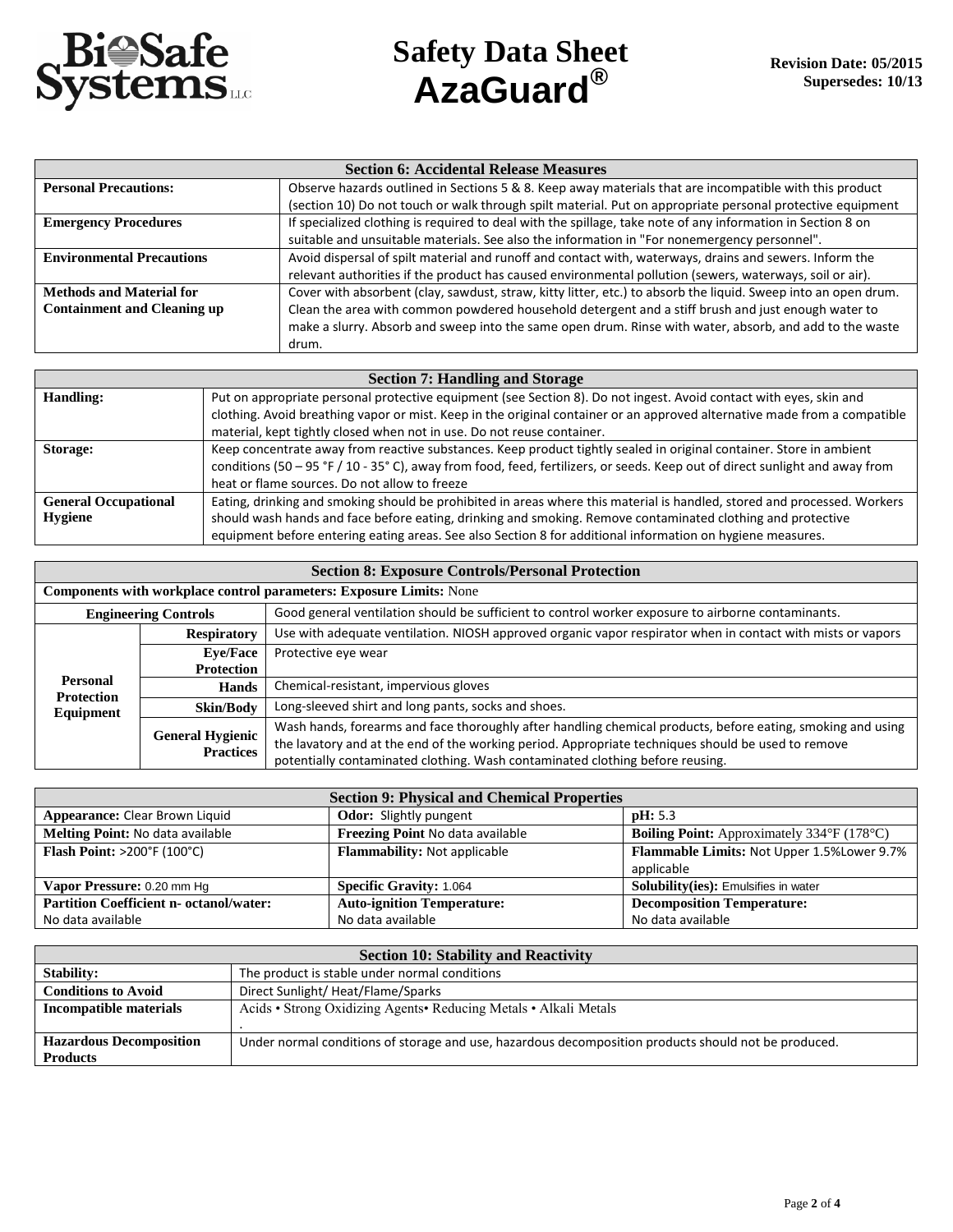

| <b>Section 11: Toxicological Information</b>     |                                          |                                           |  |
|--------------------------------------------------|------------------------------------------|-------------------------------------------|--|
| <b>Acute Toxicological Data:</b>                 | <b>Oral: LD50 rat &gt; 5000 mg/kg</b>    | Dermal: LD50 rabbit 5,050 mg/kg           |  |
| Inhalation: LD50 (rat) > 2.6 mg /L (Azadirachtin | Primary Skin irritation: Slight Irritant | Primary Eye irritation: Moderate Irritant |  |
| Technical)                                       |                                          |                                           |  |
| <b>Likely Routes of Exposure: Dermal</b>         |                                          |                                           |  |
| <b>Symptoms and effects:</b>                     | <b>Acute Effects</b>                     |                                           |  |
| <b>Eve Contact</b>                               | Eye irritation                           |                                           |  |
| <b>Skin Contact</b>                              | May irritate skin                        |                                           |  |
| Ingestion                                        | May be harmful if swallowed              |                                           |  |

| <b>Section 12: Ecological Information</b>                                               |                                                                                                     |  |
|-----------------------------------------------------------------------------------------|-----------------------------------------------------------------------------------------------------|--|
| <b>Ecotoxicity</b>                                                                      | Not expected to cause ecological problems. Uncontrolled releases of this product should be avoided. |  |
| Exhibits rapid degradation and low persistence in soil<br>Persistence and degradability |                                                                                                     |  |
| No bioaccumulation<br><b>Bioaccumulation potential</b>                                  |                                                                                                     |  |
| <b>Mobility is Soil</b>                                                                 | N/A                                                                                                 |  |
| Other adverse effects                                                                   | N/A                                                                                                 |  |

| <b>Section 13: Disposal Considerations</b>    |                                                                                                                                                                                                                                                                                                                                                                                                                 |  |  |  |  |
|-----------------------------------------------|-----------------------------------------------------------------------------------------------------------------------------------------------------------------------------------------------------------------------------------------------------------------------------------------------------------------------------------------------------------------------------------------------------------------|--|--|--|--|
| <b>Waste From Residues and Unused Product</b> | The generation of waste should be avoided or minimized wherever possible. Disposal of this product,<br>solutions and any by-products should at all times comply with the requirements of environmental<br>protection and waste disposal legislation and any regional local authority requirements. Wastes<br>resulting from the use of this product may be disposed of on site or at an approved waste disposal |  |  |  |  |
|                                               | facility.                                                                                                                                                                                                                                                                                                                                                                                                       |  |  |  |  |
| <b>Contaminated Container Disposal</b>        | Rinse empty containers with clean water and treat the effluent the same as waste. Clean and empty<br>containers are to be recycled or disposed of in accordance with local regulations.                                                                                                                                                                                                                         |  |  |  |  |

| <b>Section 14: Transport Information</b> |                  |                                |                     |                    |           |                  |  |  |
|------------------------------------------|------------------|--------------------------------|---------------------|--------------------|-----------|------------------|--|--|
|                                          | <b>UN Number</b> | <b>UN Proper Shipping Name</b> | <b>Hazard Class</b> | Label (Subsidiary) | Packing   | <b>Marine</b>    |  |  |
|                                          |                  |                                | (Subsidiary)        |                    | Group     | <b>Pollutant</b> |  |  |
| <b>US DOT</b>                            | Not regulated    | Not regulated                  | <b>NA</b>           | <b>NA</b>          | NA        | <b>No</b>        |  |  |
| Canada<br>(TDG)                          | Not regulated    | Not regulated                  | <b>NA</b>           | <b>NA</b>          | <b>NA</b> | <b>No</b>        |  |  |

| <b>Section 15: Regulatory Information</b>                |                                                                                                                               |                                            |                                         |  |  |  |  |
|----------------------------------------------------------|-------------------------------------------------------------------------------------------------------------------------------|--------------------------------------------|-----------------------------------------|--|--|--|--|
| <b>TSCA Inventory List:</b> All components are listed or |                                                                                                                               | US EPA CERCLA RQ: No products were found   |                                         |  |  |  |  |
| exempted.                                                |                                                                                                                               |                                            |                                         |  |  |  |  |
| <b>SARA Title III Section Extremely Hazardous</b>        |                                                                                                                               | Section 304 EHS RO: No products were found | Section 302 TPQ: No products were found |  |  |  |  |
| Substance:                                               |                                                                                                                               |                                            |                                         |  |  |  |  |
| SARA Title III Sec. 311/312:                             |                                                                                                                               | Hazard category: NA                        |                                         |  |  |  |  |
| US. EPA EPCRA Section 313 listed: No products were       |                                                                                                                               | Threshold quantity (processed or           | Threshold quantity (otherwise used):    |  |  |  |  |
| found                                                    |                                                                                                                               | manufactured): NA                          | NA                                      |  |  |  |  |
| <b>Canadian WHIMIS</b>                                   | Not Determined                                                                                                                |                                            |                                         |  |  |  |  |
| <b>Classification</b>                                    |                                                                                                                               |                                            |                                         |  |  |  |  |
| California Prop 65                                       | This product does not contain any chemicals known to the State of California to cause cancer, birth, or any other             |                                            |                                         |  |  |  |  |
|                                                          | reproductive defects.                                                                                                         |                                            |                                         |  |  |  |  |
| <b>EPA</b>                                               | This product is a registered Pesticide with the United States Environmental Protection Agency and is subject to EPA labeling  |                                            |                                         |  |  |  |  |
|                                                          | requirements under the Federal Insecticide, Fungicide, and Rodenticide Act ("FIFRA"). These requirements may differ from      |                                            |                                         |  |  |  |  |
|                                                          | the classification criteria and hazard information required for a safety data sheet under the Global Harmonized Systems       |                                            |                                         |  |  |  |  |
|                                                          | (GHS), and for workplace labels of non-pesticides chemicals. It is a violation of Federal law to use this product in a manner |                                            |                                         |  |  |  |  |
|                                                          | inconsistent with its labeling. Always refer to product label for further precautionary information and use directions.       |                                            |                                         |  |  |  |  |